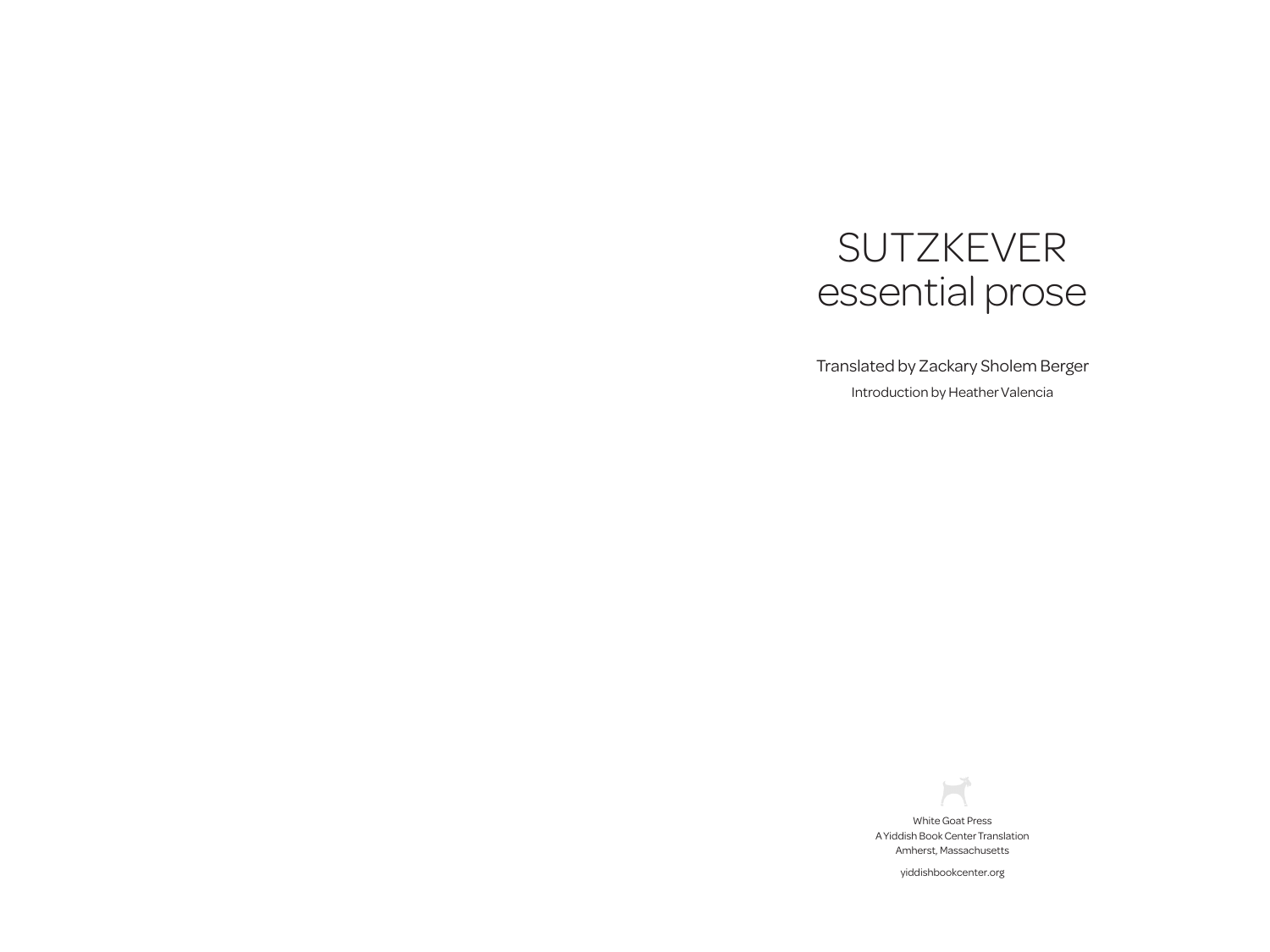# TABLE OF CONTENTS

| Green Aquarium |
|----------------|
|                |
|                |
|                |
|                |
|                |
|                |
|                |
|                |
|                |
|                |
|                |
|                |
|                |
|                |
|                |
|                |

## Messiah's Diary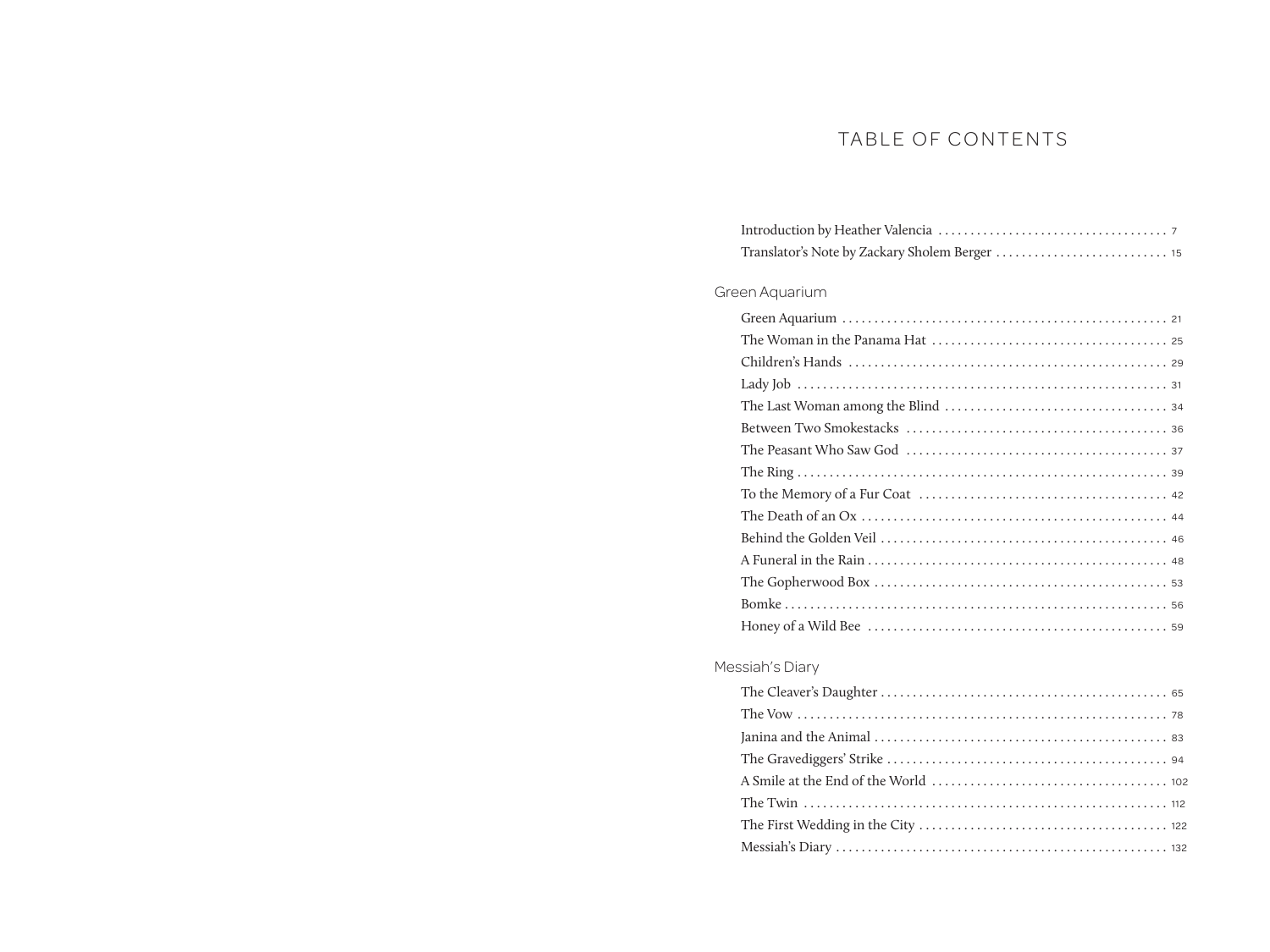Where the Stars Spend the Night

# The Prophecy of the Inner Eye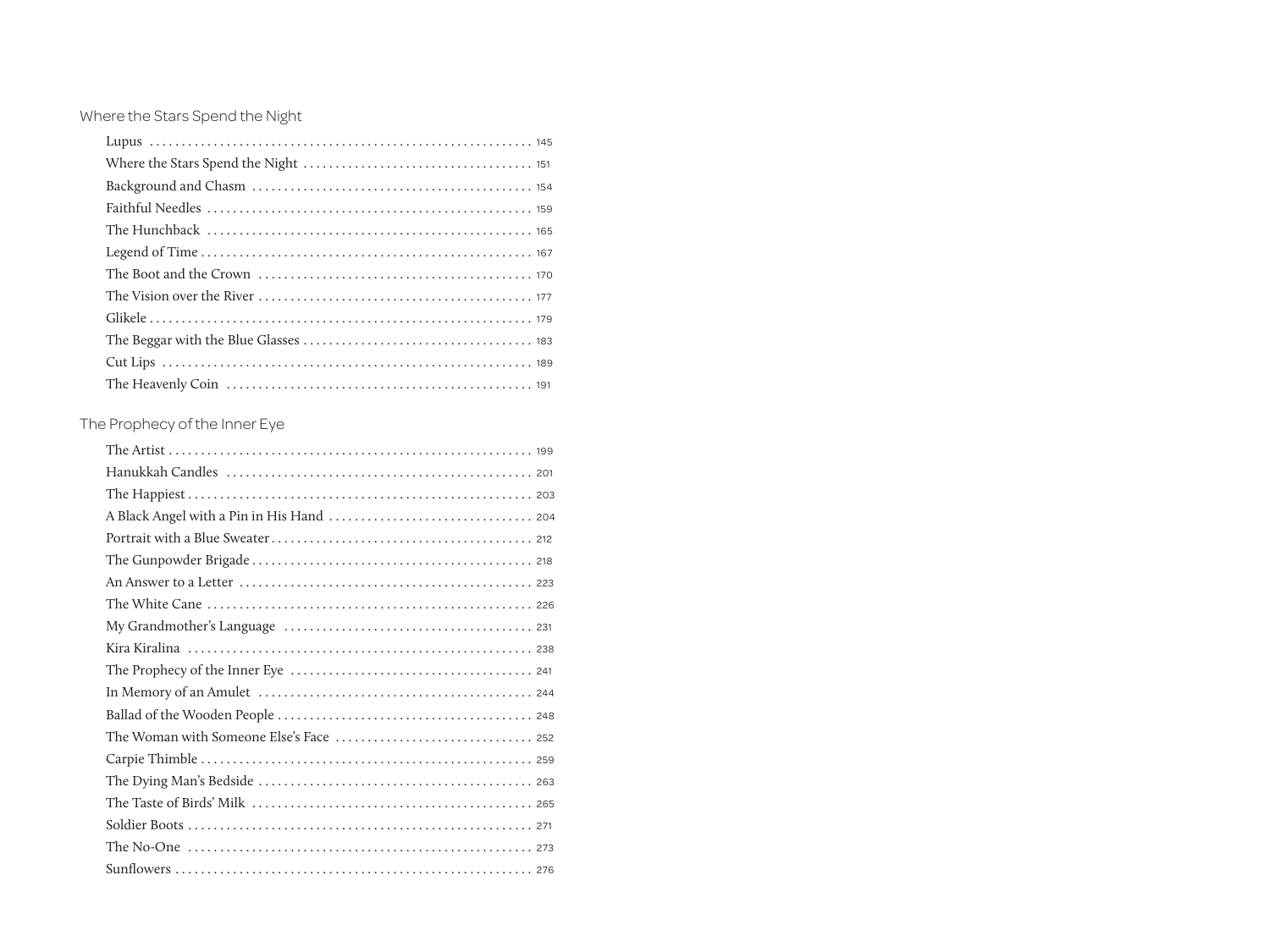### GREEN AQUARIUM

#### I

"Your teeth are bars of bone. Behind them, in a crystal cell, lie your enchained words. Remember the advice of the elder: the guilty, who drop poisoned pearls into your goblet—set them free. Out of gratitude, they will build your eternity. But those others, the innocent, who trill obtrusively like nightingales over a grave those you must not spare. String them up, be their hangman! Because as soon as you release them from your mouth, or your pen, they'll become demons. If I am not speaking the truth, may the stars plummet from the sky!"

This testament was left to me years ago in the city of my birth by an old solitary poet, somewhat flummoxed, with a long braid in back like a fresh birch broom. No one knew his name, knew where he came from. I only know that he wrote rhyming notes to God in Aramaic, dropped them into the red mailbox near the Green Bridge, and then thoughtfully strolled by the Viliya, waiting for the mail carrier in Heaven to bring an answer.

#### II

"Walk through words like you'd walk through a minefield: one false step, one false move, and all the words that you have threaded onto your veins your whole life will be torn apart, and you with them . . ."

That's what my very own shadow whispered to me when both of us, blinded by the searchlights, traveled by night through a bloody minefield, and every step that I set down for life or death sheared my heart like a nail piercing a fiddle.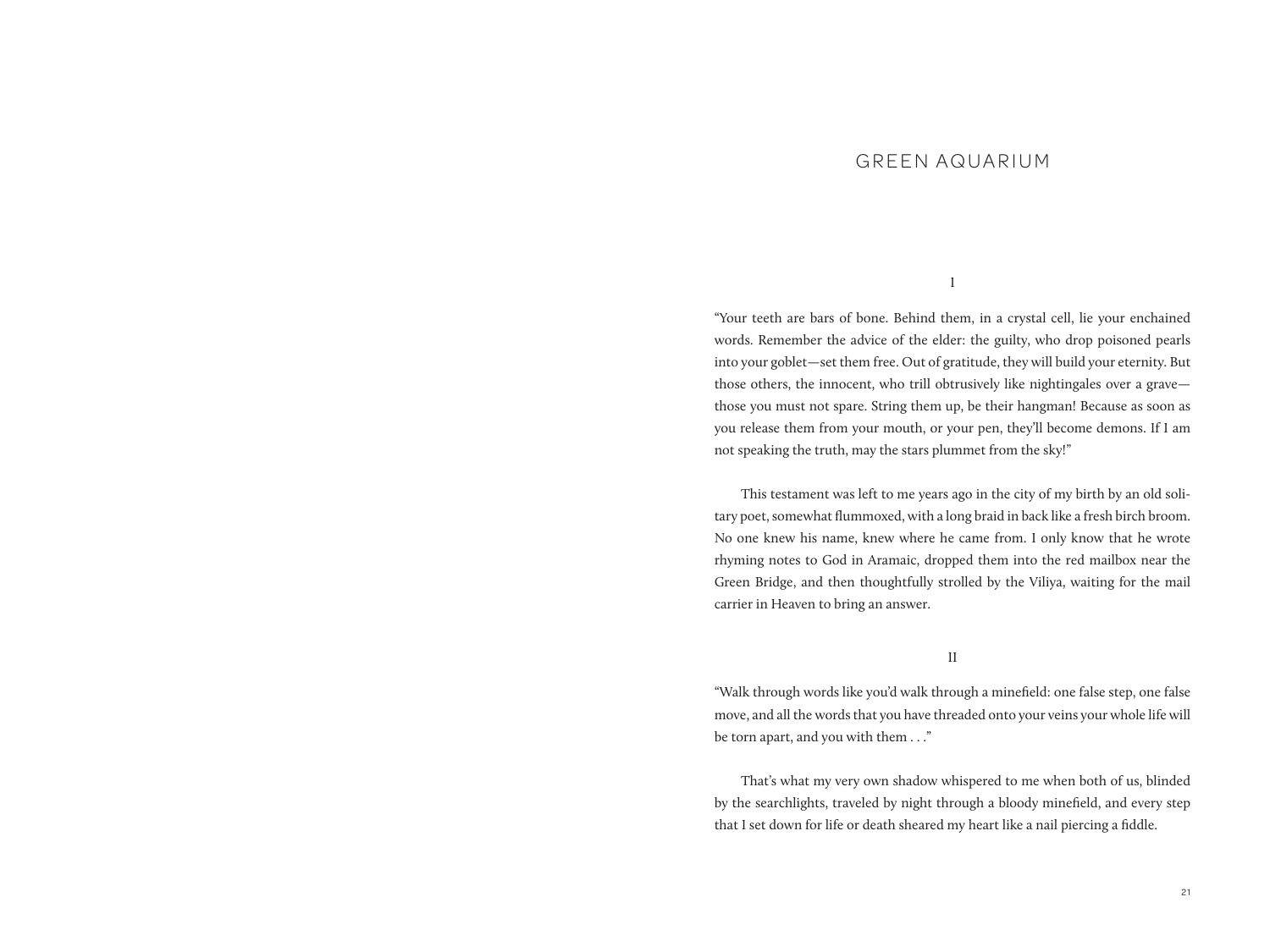III

But no one warned me to be careful of words drunk on otherworldly poppy blossoms. Thus I became the servant of their will. But I can't understand their will. Certainly not their secret: Do they love or hate me? They wage war in my skull like termites in a desert. Their battlefield pours out of my eyes with the radiance of rubies. And children go white with fear when I tell them, Happy dreaming to you!

Recently, while lying in the garden on an average day under a branch of an orange tree—or maybe it was kids playing with golden soap bubbles—I felt a movement in my soul. All right, my words are heading out! In their victory, they vowed to occupy positions previously off limits: people, angels, and why not stars? Their fantasy plays on, drunk on otherworldly poppy blossoms.

Trumpets blare. Torches like birds aflame. Accompanied by musical lines, frames.

I fell to my knees before one of those words, apparently the overlord, riding ahead in a crown set with my sparkling tears.

"That's how you leave me, no goodbye, no see you later, no nothing? We wandered together for years, you nourished yourself on my time, so before we separate, before you go off to conquer worlds—one request! Give me your word you won't turn it down."

"Agreed. I give my word. But no long sentences. Because the sun is curving down the blue branch, and in just a moment it will plummet into the abyss."

"I want to see the dead!"

"That's quite a wish! Fine. My word is more important to me . . . look now!"

A green knife cut open the earth. It turned green. Green. Green. Greenness of dark pines through a fog; Greenness of a cloud with a burst gallbladder; Greenness of mossy stones in rain;

Greenness uncovered by a hoop rolled by a seven-year-old girl;

Greenness of cabbage leaves in splinters of dew that bloody the fingers;

First greenness under melted snow in a circle dance around a blue flower;

Greenness of a half moon, seen with green eyes from under a wave;

And celebratory greenness of grasses lining a grave.

Greennesses streaming into greennesses. Body into body. And the whole earth has now become a green aquarium.

Closer, closer to the green swarm!

I look in: people are swimming like fish. Innumerable phosphorescent faces. Young. Old. And young-old together. Every person I ever saw in my entire life, anointed by death with green existence; they are all swimming in the green aquarium, in a kind of silky, airy music.

Here the dead are alive!

Underneath them rivers, forests, cities: a giant plastic map. Above them, the sun floating in the shape of a fiery human being.

I recognize acquaintances and friends and doff my straw hat to them:

"Good morning."

They answer with green smiles, as a well's response to a stone is a series of broken rings.

My eyes slap with silver oars, they race and float among all the faces. They search, looking for one face.

I found it, found it! Here is the dream of my dream . . .

"It's me, darling, me, me! The wrinkles are just a nest for my longing."

My lips, swollen with blood, are drawn to hers. But—oh, no—they are stopped by the glass of the aquarium.

Her lips swim to mine too. I feel the breath of burning punch. The glass is a cold cleaver between us.

"I want to read you a poem, it's about you, you've got to hear it!"

"Darling, I know it by heart, I'm the one who gave you the words."

"I want to feel your body one more time!"

"We can't get any closer, the glass, the glass . . ."

"No, the border will soon disappear, I'm going to smash the green glass with my head . . ."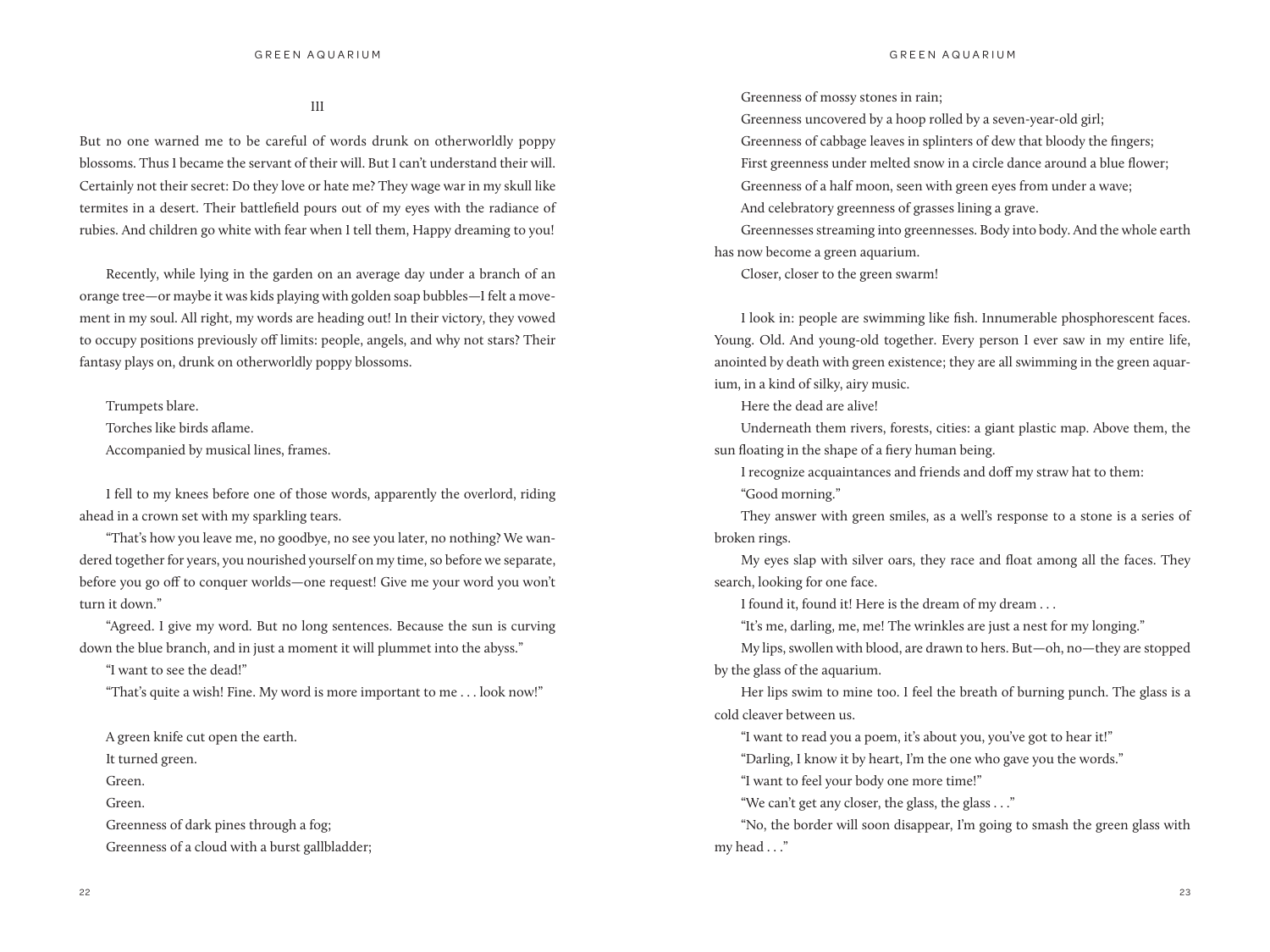#### GREEN AQUARIUM

The aquarium shattered after the twelfth smash. Where are the lips, the voice? The dead, the dead—did they die?

No one. Opposite me, grass—and overhead, the branch of an orange tree, or maybe kids playing with golden soap bubbles.

# THE WOMAN IN THE PANAMA HAT

Before the time of slaughter, I sat writing one day in a dark little room. It was as if the angel of poetry were confiding in me: "The choice is in your hands. If your song inspires me, I'll protect you with a fiery sword, and if not—you've got nothing to complain about. . . . My conscience will stay clean."

In the small room I felt like the clapper of a bell. A touch, a vibration—and the bell might start ringing.

Words were hatching in the quiet.

The knock of a finger bone was heard at the door.

The quiet suddenly spilled over the floor like mercury from a broken thermometer.

"Danger. A friend wants to warn you."

I drew back the bolt.

A woman appeared. She seemed like a beggar. No surprise there. In the pause between death and death, when hunger ruled in full skeletal glory, masses of beggars migrated from place to place like swollen locusts. But this beggar astonished with her clothing: a straw summer hat decorated with dried wild strawberries; a long, old fashioned crinoline—a rainbow of rags; a bag at her side; around her neck a thin strand of obsidian, which ivory opera glasses were hanging from; and on the ends of her patent leather shoes—two ravens with open, blood-red beaks.

I asked nothing but gave her a heel of bread, moldy at the edges.

She took a couple of steps forward, took the bread, put it on the table—and then, with the voice of a cuckoo:

"If I'm not mistaken, you're *that* character, and if so I won't take the bread."

"You can have a seat, auntie, you'll be more comfortable that way. The bread? Moldy, sure, but I give you my word that I don't have any other bread. We will live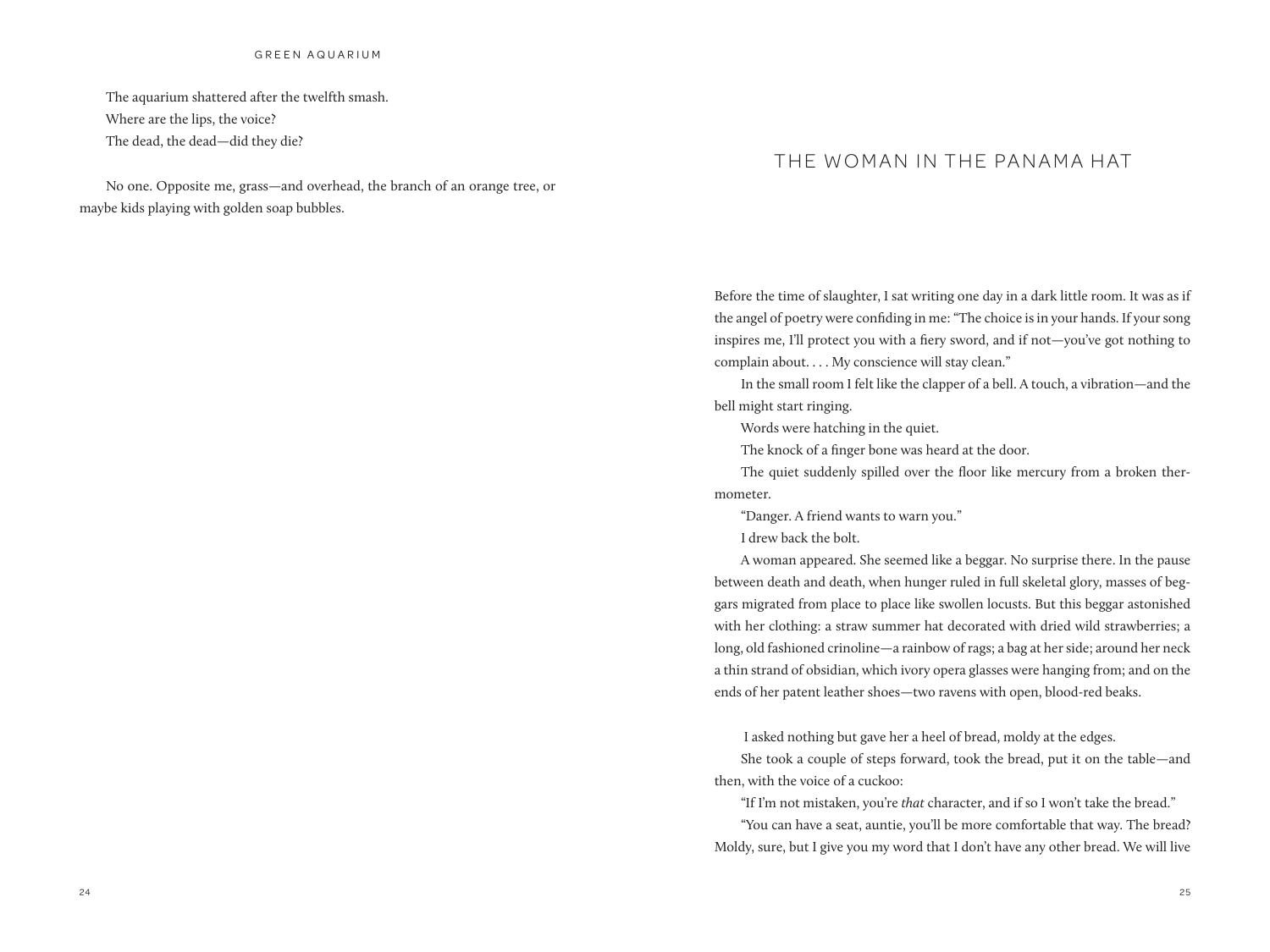#### to eat challah again."

I showed the woman the only stool and set myself on the table across from her. "Oh, that's not what I mean, in truth." Like a dancer, she lifted her crinoline so it wouldn't get wrinkled and sat herself on the stool. "Can I ask a small favor?"

"A small favor is a favor, auntie. You don't need to treat me with kid gloves." "These sheets of paper with the ink still wet. Who wrote on them?"

 $"Me..."$ 

"You're a writer?"

"A writer."

Tears started to flow not just from the corners of her eyes but from all her wrinkles. Pink, smiling freshness, like mist after a rain in May, blossomed from her soul.

"If so, good. Now let me unburden my heart. For these minutes the Almighty will pay you back in years."

She pulled from her sleeve a pink handkerchief bordered in silver and touched it to her lips. From the handkerchief—the dying breath of an old perfume. She started telling her story:

"My name is Felicia Pozansky. The writer I. J. Singer immortalized me in a novel. I looked different once, but that's not important."

From the other sleeve she pulled another handkerchief, this one of a multicolored peacock hue with a different scent of perfume, and she wiped the moisture from under her eyes and went on:

"This Felicia, let's say she's a different one, not the beggar who's sitting here next to you; once she was a rich woman, that is, my husband Ignaz was a millionaire. Nine factories, hundreds of looms. The president of the city lived in one of his mansions. Aside from that he was an honorary consul to Portugal . . ."

The sunset illuminated her wrinkles with the light of green fireflies. She was getting thinner, shrunken, and she seemed like a mummy or an ancient Egyptian princess.

"No one liked Ignaz, not even his family. People thought he was a misanthrope. Maybe. People shouldn't judge so quickly. There was a reason for his hatred of people. As a child he broke his nose like a clay pot, and the greatest doctors in the

world couldn't put it back together. So he had to wear a replacement nose made out of rubber. Because of that, he lost the voice of a man and spoke really high, too high, like a newborn kitten.

"I did love him. Though not for his riches, or for his carriage. No. I loved him for his writing. He wrote a long poem in Polish about Job . . ."

At night, in his office, he would take off his rubber nose, so he could breathe more easily, and write the whole night through. Felicia was the happiest woman in the world. Pozansky the factory owner? No, a writer—like Byron, Heine! Byron was missing part of his foot, and wasn't he was the greatest writer of the century? Pozansky was also a writer, and he was missing a nose!

The setting sun lit up the sky outside my attic, which encased me like a copper bell. The crying of a child in hiding wandered its way to its Creator. The woman in the Panama hat kept on:

"On the first day of the war everything changed. A piece of shrapnel hit Ignaz in the head. Before he breathed his last he made her swear: 'Felicia, Felicia! Be sure to save my works. My whole life is there—both this world and the world to come.'

"Felicia fled the city with one suitcase. Inside was the long poem about Job, a packet of diamonds, and the costume she had worn to the masked ball where she had met Ignaz. She stole across the Lithuanian border. On the way across the river, her ship capsized and the suitcase fell into the water. Miraculously, Felicia swam to shore and told the border guard about the diamonds; he dove in twice and rescued the suitcase. He was an honest farmer, and they divided things up just as they had agreed: he got the diamonds, and she got—her husband's posterity, his work, and her costume. 'You can see it,' she said. 'I'm wearing it now, and I want to wear it at the masked ball of death.'"

The woman in the Panama hat suddenly stood up and curtseyed as she once had done at that heavenly masked ball. But something happened—what was it? She couldn't unbend. Her face went dark, her face shone like scorched paper, and on the edges of her straw hat the wild strawberries bled.

"I don't need any water—no water. It's just a twinge in my chest, such a silly thing. Where were we? Right, I'll make it short." Standing there, she peered at me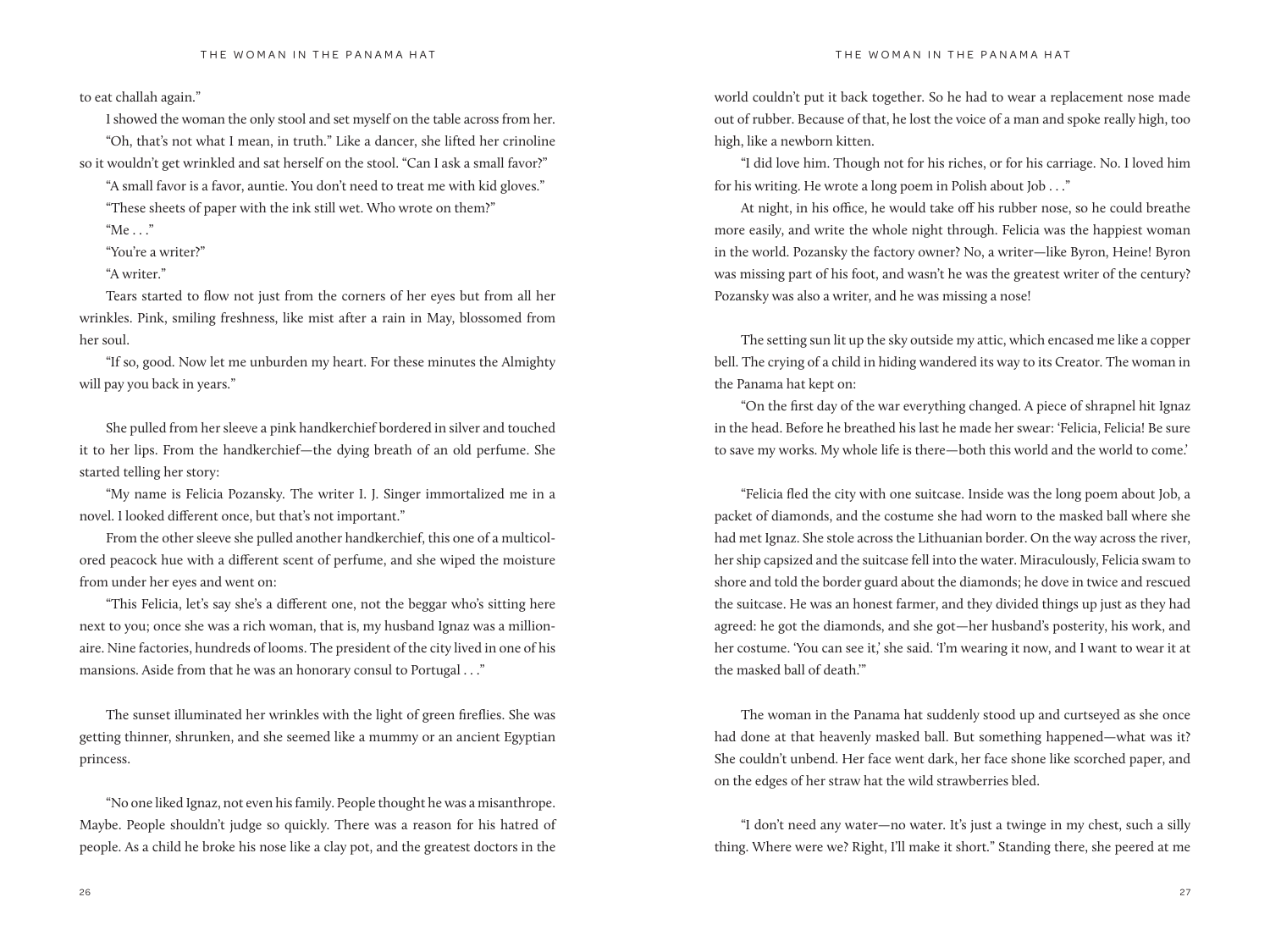through her opera glasses, and her voice began to sound as if a blood vessel of hers had burst.

"Now I'm a beggar, it's been a couple of years. There was a time when I taught Portuguese to two girls and got two potatoes for each lesson. But since the girls disappeared I don't have anyone to teach Portuguese to. So I beg. But just for a couple of pieces of bread. I wanted to find someone like you, a writer, and give him my dear husband's masterpiece. Because, dear man, I won't be here much longer. I'm going to meet the two girls . . . give me your word that you will preserve this poem about Job like your own papers, and after the war—maybe you yourself—give me your word!"

When her bony right hand with the elegant piano fingers closed itself on mine, the left hand took from her sack a pocket-sized notebook and put that on the table next to the moldy bread.

When the woman went downstairs, the bell sounded. It couldn't stand the quiet any more. The quiet of old people snatched off the streets.

## CHILDREN'S HANDS

A single window in a basement, frozen over. On the pine forest of the window, the prints of two children's hands, like the priestly blessing. Between the hands, a forest opening to the outdoors, and the sun falling into the basement like a dead man into a grave.

The walls are covered with tufts of snow and glimmer like a salt quarry.

On the ground, in a corner—scattered rags from a bed, and among them, like gold teeth, hidden straw peeks out.

On the rags—a thick *Korbn Mincha* prayerbook, dripped on by wax bearing the imprint "The Widow and Brothers Romm."

Nearby, in a pot of sand, a frozen wax candle, twisted like a bird trying to pick out its own heart with a dead beak.

And in the middle of the basement, between the prints of the children's hands on the window and the *Korbn Mincha* on the rags of the bedding—a bronze horse's head, with a silver spot like a dagger at its temples and the cold, eternal eyes of black marble.

The children's hands in the window speak:

Dear head, our apologies. We did not chop you off a living neck. When the very last people disintegrated into ash, we found you in a butcher's shop, and slowly, under a stranger's long coat, we dragged you into the basement. We wanted you to satiate an elderly lady. The elderly lady lay here in the corner, just as lonely as you are now on the ground. A burning candle at the head of the bed. But all of a sudden—dogs, dogs, dogs. They attacked the elderly lady, your frozen flesh. Attacked the boy that we belong to. We really wanted to help him . . . we were dragged to the window, to the snowy forest; where are we, where are we?